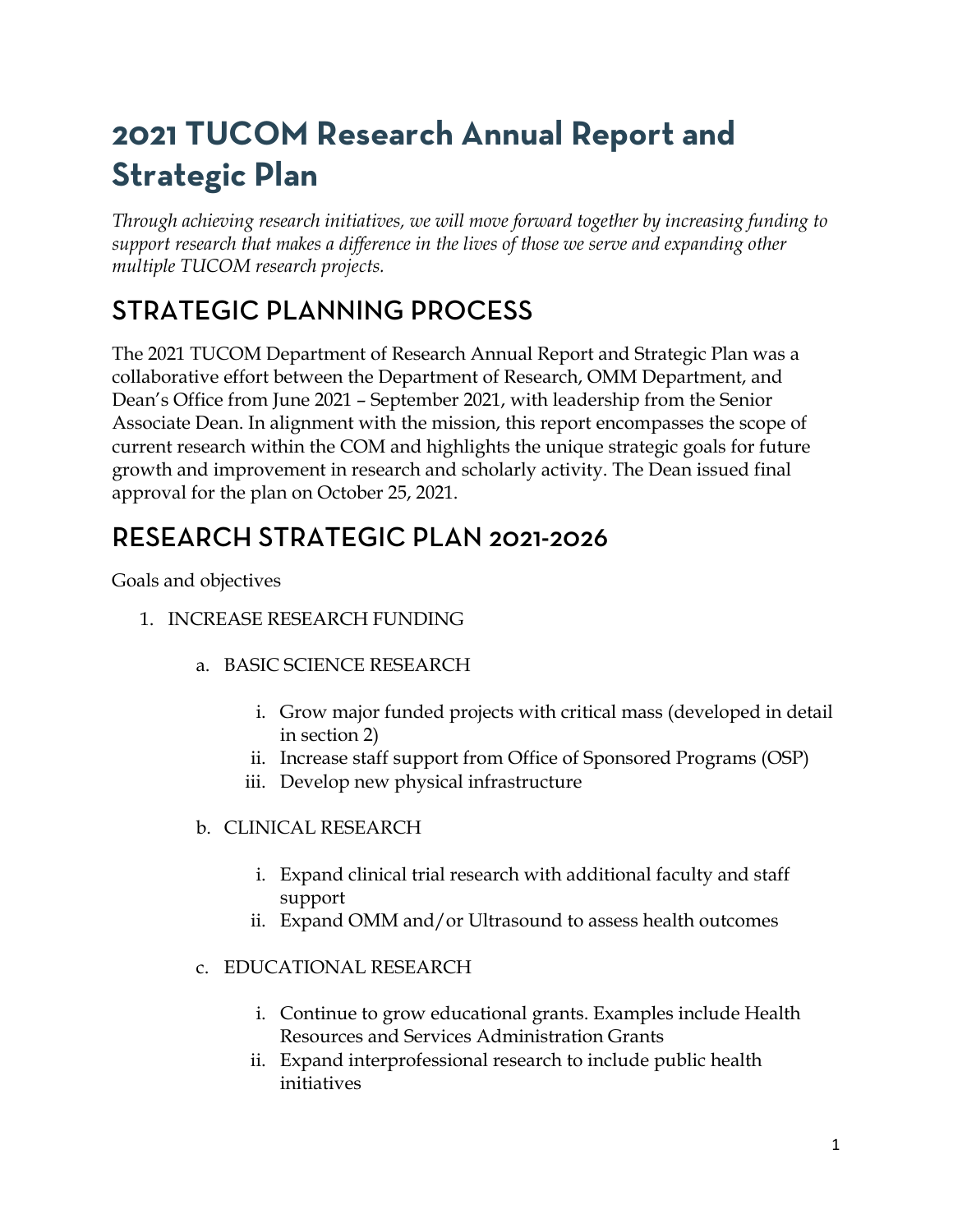### 2. INCREASE COLLABORATIONS

- i. Increase our current collaborations with other TUC Colleges
- ii. Increase our current collaborations with other TCUS colleges: examples are:
	- 1. the TCUS Seed and Bridge funds which have been obtained by several of our faculty
	- 2. The MODI (Metabolism, Obesity and Diabetes Initiative) spearheaded by Provost Salomon Amar at TCUS
- iii. Increase our current collaborations with other local, national, and international universities

### 3. STUDENT RESEARCH

- a. Continue with summer projects for students between first and second year
- b. Continue with budgeted stipends for the above
- c. Continue funding student travel for presentations at OMED and professional conferences
- d. Strengthen and augment the MSMHS research initiatives

## ANNUAL REPORT WITH STRATEGIC INITIATIVES

*Objective: To grow major funded projects with a critical mass of researchers. Integration between focused research, curriculum with emphasis in nutrition, and outreach activities produces students with a distinctive profile.*

### *1. Focused research to attack the metabolic root of chronic disease: metabolic syndrome*

TUCOM endeavors to create an environment whereby our college may become a leader in advancing the frontiers of knowledge in nutrition, metabolism and diabetes while translating this excellence into the pedagogical options for our students and clinical practice by fostering an integrated approach of focusing teaching and interaction between basic scientists and clinicians.

For over 15 years our strategic plans have allowed us to create the facilities, environment and infrastructure that *encourages, supports and rewards focused* research in the basic,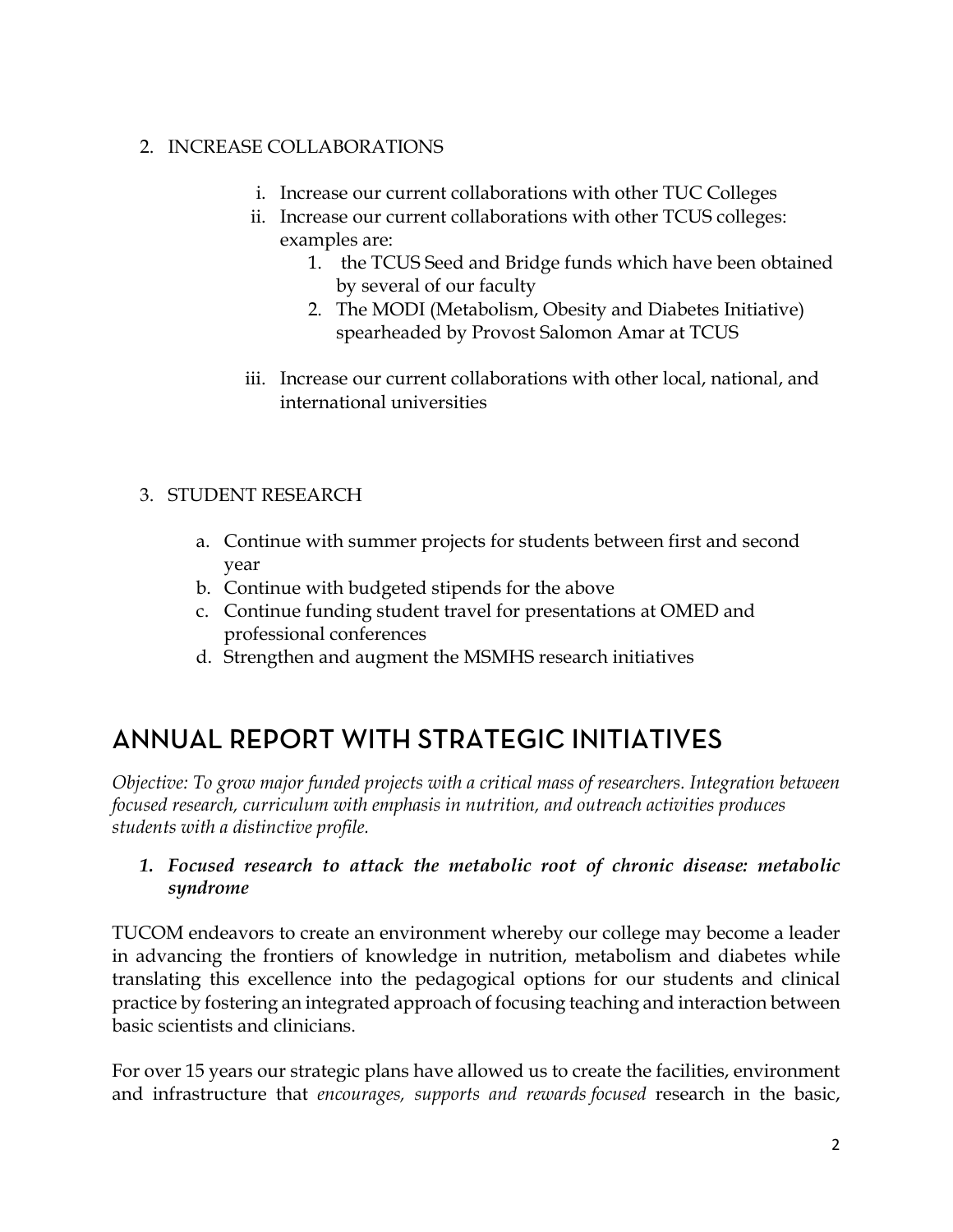clinical and health sciences. The process is linked to faculty adequacy, clear goals, and budget.

Targeted faculty hiring has been successful and allowed for development of a critical mass of researchers under an overarching theme. Curbing the morbidity and mortality associated with the epidemics of obesity and type 2 diabetes necessitates attacking the root, metabolic syndrome, which afflicts over 35% of our population.

Together, our campus is leading research in these areas across the translational spectrum, from animals to clinical studies. Exploring new paradigms including the crosstalk between visceral fat and the vascular system, the pathogenesis of fatty liver (NAFLD and NASH), postprandial lipoprotein kinetic studies, fructose restriction intervention, lipoprotein metabolism, HDL function and cardiovascular research are among the key components of our bench research activities. These are paralleled with clinical lipidology and diabetes research.

We strongly believe that all these elements associated with an integrated curriculum with emphasis in nutrition, a committed student body and our global health emphasis will potentiate our results and produce medical students with a thorough understanding of metabolism, capable of translating this knowledge to the patient. On average, 5-10% of TUCOM students participate in research. They present at an Annual Research Appreciation Day that has occurred every year for the past 16 years, as well as at national (OMED, AOA Research Conference, SOMA) and international events.

### *2. Integrated curriculum with emphasis in nutrition*

It is a known fact that biochemistry and physiology as taught in most medical schools is not given its medical context nor its practical importance and that nutrition is not given its necessary weight. Students at TUCOM are taught biochemistry, nutrition, clinical lipidology and endocrinology by the same clinical researchers that are contributing to current knowledge. They visit their laboratories, and participate in Annual Research Day activities, as well as OMED, which helps them understand prima facie the intricate workings of metabolism and its direct clinical application.

Nutrition elective courses are offered for students who desire to get a deeper understanding. To change bias towards obese patients we implemented the Fundamental for an Osteopathic Obesity Designed Study ("FOODS") in which students are given questionnaires to diagnose obesity prejudice over the span of their curriculum as they receive the integrated pedagogical experiences with emphasis in obesity and metabolism. The change in their perception is monitored over their curriculum.

Targeted new faculty hiring to strengthen the delivery of the nutrition curriculum as well as specific teaching experiences to foster understanding of the obesity epidemic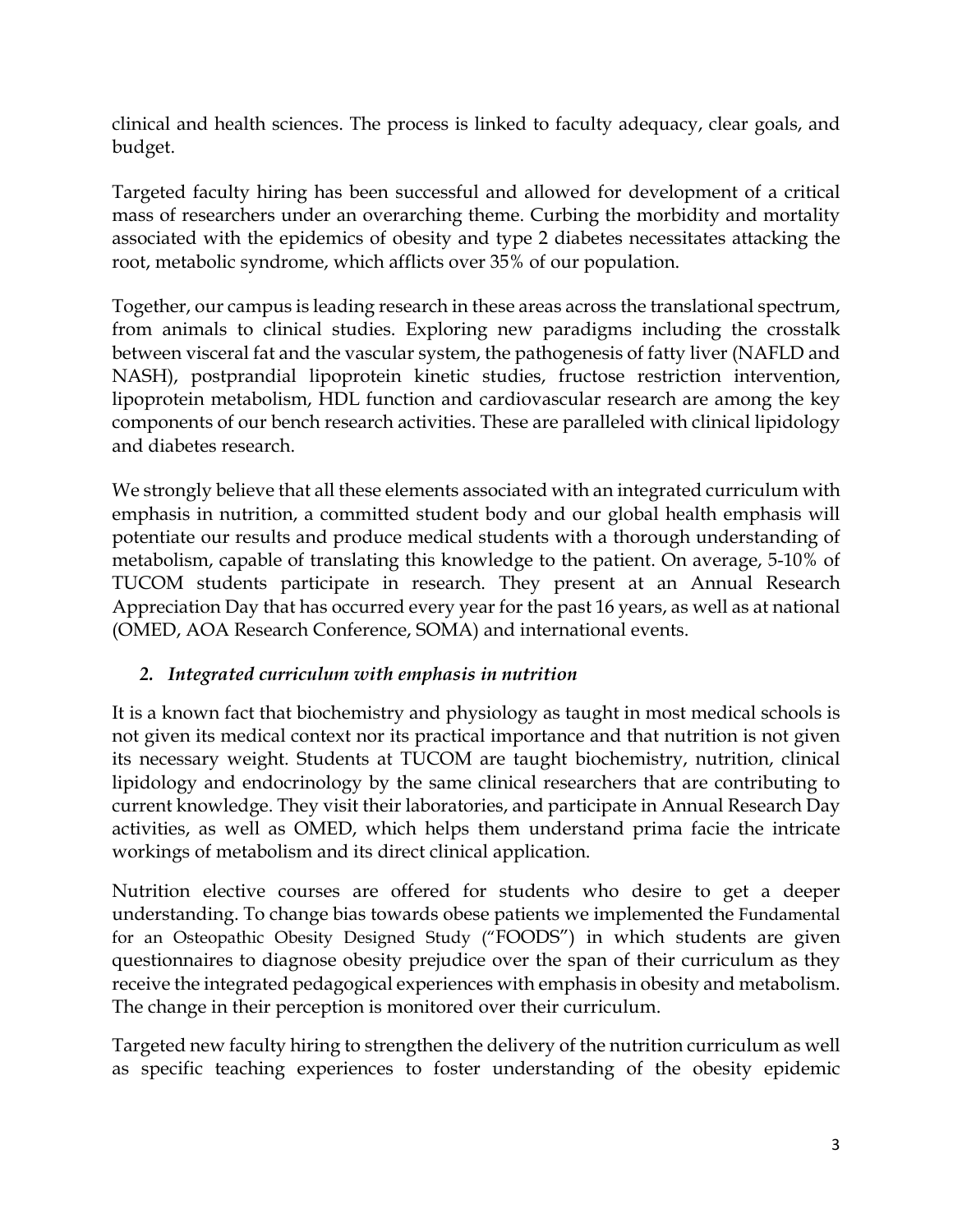contribute to round up a well-informed, curious, and compassionate student with a distinctive profile.

### *3. Continued growth and development of Osteopathic Research in OMM/OPP*

TUCOM strives to maintain excellence and leadership in current OMM/OPP research as well as continued growth and development of projects which uniquely demonstrate the value of the Osteopathic profession. Ongoing research includes investigation on the impacts of osteopathic manipulative treatment for patients with inflammation, autism spectrum disorder, and accelerated heart rate. Additional data regarding all current TUCOM OMM research, including student projects is included in Appendix B.

### **a) RIOT- Reducing Inflammation with Osteopathic Treatment - Melissa Pearce, DO**

Melissa G. Pearce, DO is leading a team to implement and complete this study as conceived by Dr. Michael Clearfield looking at whether subclinical inflammation, as in the setting of diabetes, metabolic syndrome, and/obesity, can be reduced by using Osteopathic Manipulative Treatment (OMT). The American Osteopathic Association (AOA) provided grant funding of \$150,000 and milestone goals are imminent. Student involvement has been robust prior to the hiatus due to COVID. Currently, we have Regina Woo, OMS2 as a Work Study Research Assistant.

Implications: OMT has application including and beyond the musculoskeletal system. Inflammation produces significant pathology and with the possibility of affirming the benefit of OMT for inflammation, there are implications for improvement in cardiovascular health and the effects of diabetes and many other conditions.

### **b) OMM & Autism Spectrum Disorder- Kimberly Wolf, DO**

Kimberly Wolf, DO partners with Robert Hendren, DO (Child and Adolescent Psychiatry UCSF) and the Oak Hill School to investigate the benefits of OMT in patients with ASD. Initially observed 6 patients who were being regularly treated with OMT and witnessed positive improvements in these patients in mood, decreased aggression, increased eye contact, reduced stimming behaviors, etc. A case series based on these initial encounters has been submitted for publication. In fall 2019 UCSF IRB approved a formal prospective study treating new patients at Oak Hill with OMT. Due to Dr. Wolf's maternity leave and COVID the start of this project has been delayed but is scheduled to begin fall 2021. These students will receive regular OMT featuring a protocol + five minutes of individualized treatment and outcomes will be monitored by physicians, school administrators, teachers, therapists, and family.

### **c) Effect of Osteopathic Manipulative Treatment (suboccipital release) on Heart Rate Recovery - Dylan Loquist, OMS1, Ted Wong, PhD, Victor Nuno, DO**

Specific Project Aims:

o Examine how (self-applied) suboccipital release OMT influences autonomic balance via parallel changes in heart rate variability (HRV).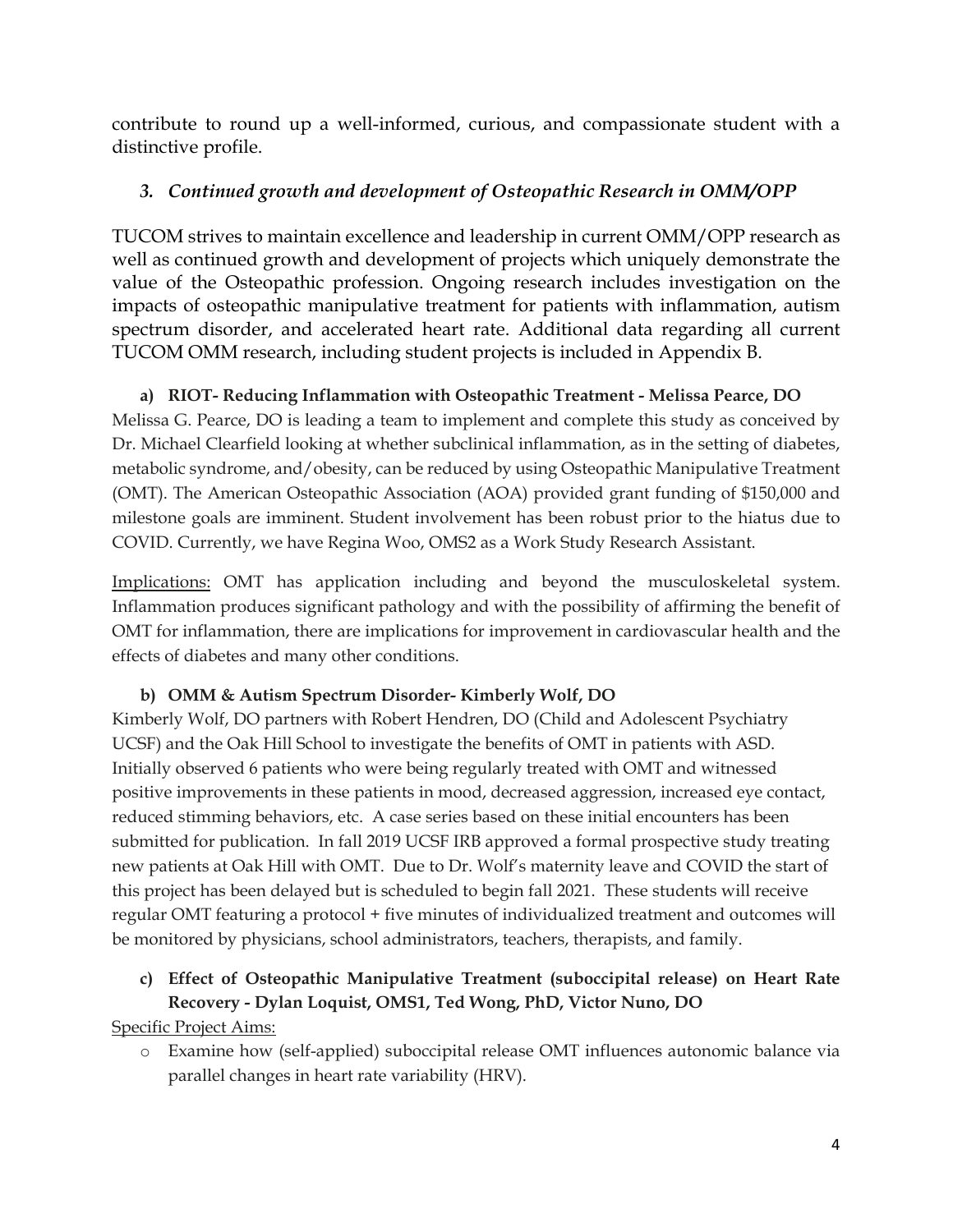o Determine the effectiveness of (self-applied) suboccipital release OMT to facilitate postexercise heart rate recovery (HRR).

To examine these aims, HRR and HRV will be assessed in healthy subjects ( $n = 10-15$ ) after performance of a bout of high-intensity interval training (HIIT) with or without OMT (suboccipital release) administered by a board-certified osteopathic physician. Subjects will be recruited from the Touro University California student body. All subjects must meet inclusion criteria and must be healthy without any underlying conditions. Study will not include subjects from vulnerable populations. HRR and HRV will be measured simultaneously using a mobile heart rate monitoring device (Polar H10®) with data collected and analyzed through pairing with heart rate (Polar Flow® and Polar Beat®) and HRV (Elite HRV®) phone applications linked to online data storage platforms. HRR analysis timeframes will be 1 minute after peak exercise (HRR-1) and 2 minutes after peak exercise (HRR-2). HRV will be monitored for a period of 5 minutes post-exercise. Both HRR and HRV recovery data will be analyzed via a separate data collection bout to isolate recovery data and properly analyze the OMT's effect on HRR/HRV.

### *4. Consolidation of present collaborative structure and future goals*



Our main strategy is to expand on our core critical mass of skills and equipment to tackle key issues in nutrition and public health that have a bearing on the current epidemics of obesity, diabetes, and their correlates on cardiovascular disease. This focus is aligned with the tenets of the osteopathic profession that focus on prevention of disease by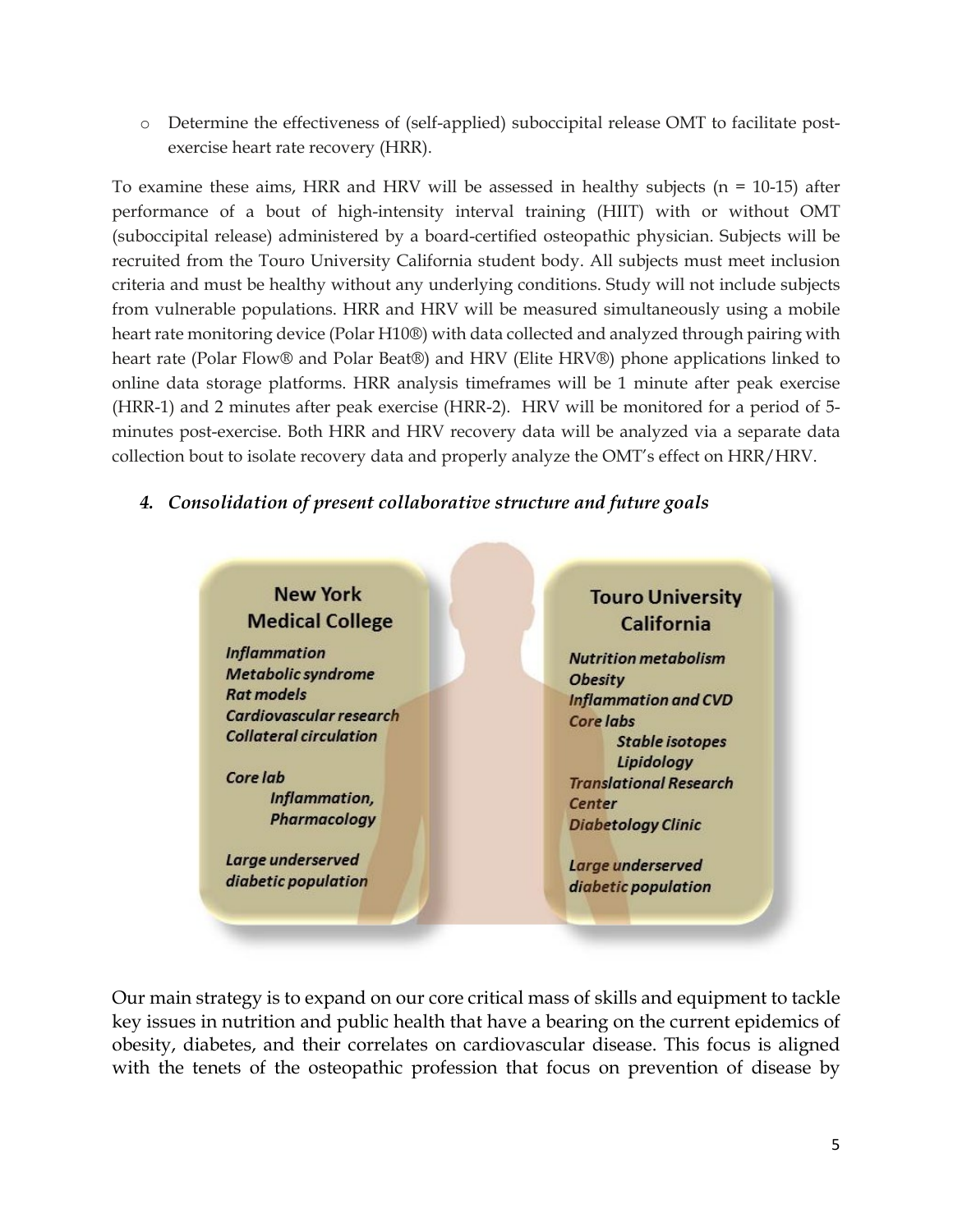appropriate nutritional and lifestyle advice as well as practice anchored around a public health message.

*This expansion should occur at the local level, with new hires and new labs developed and by integrating our research efforts with NYMC as we have competitive counterparts that carry research that complements ours: inflammation and metabolic syndrome, as shown in the Figure above.*

Two NIH-funded core laboratories on campus function as a tight unit with our Metabolic Research Center that carry out bench research on human intervention studies to unravel the mechanisms of NAFLD, metabolic syndrome dyslipoproteinemia and postprandial lipoprotein metabolism, all key components of atherogenesis.

- **Stable isotopes mass spectrometry laboratory.** Beyond providing state-of-the-art, user-friendly services the laboratory enables education and consultation for the design of translational clinical studies using stable isotopes. We have both experience and special expertise for complex kinetic studies to assess carbohydrate, lipid, and lipoprotein metabolism. The Mass Spectrometry Core is equipped with three GC-MS instruments and one triple quadrupole LC-MS/MS instrument. Kinetic measurement**s** currently performed in the Mass Spectrometry Core Lab include:
	- Endogenous glucose production
	- Gluconeogenesis and glycogenolysis
	- Lipolysis (Ra glycerol and Ra palmitate)
	- *De novo* lipogenesis
	- Lipoprotein kinetics (ApoB48 and ApoB100)
	- Triglyceride production

### **Personnel:**

Director: Professor Jean-Marc Schwarz, PhD.

Professor Kathleen Mulligan, Principal Investigator Ph.D. Senior Research Associate: Ewan F. Sinclair, Ph.D.; Laboratory Manager: Sergiu P. Palii, Ph.D.

Over the past 10 years our work has shown that high fructose and sugar containing beverage/diets cause hepatic fat accumulation and production, which lead to increased risk of diabetes and cardiovascular disease. Using State-of-the-art stable isotope tracer methodology, we have uncovered that the liver conversion of sugar to fat (de novo lipogenesis, DNL) may be a fundamental mechanism linking diet, sugar, and insulin resistance to the metabolic syndrome at the origin of diabetes and CVD. This methodology can be applied in different research directions from fundamental mechanistic clinical studies to public and global health approaches. This methodology can be further developed to better understand the metabolic stages from pre-diabetes to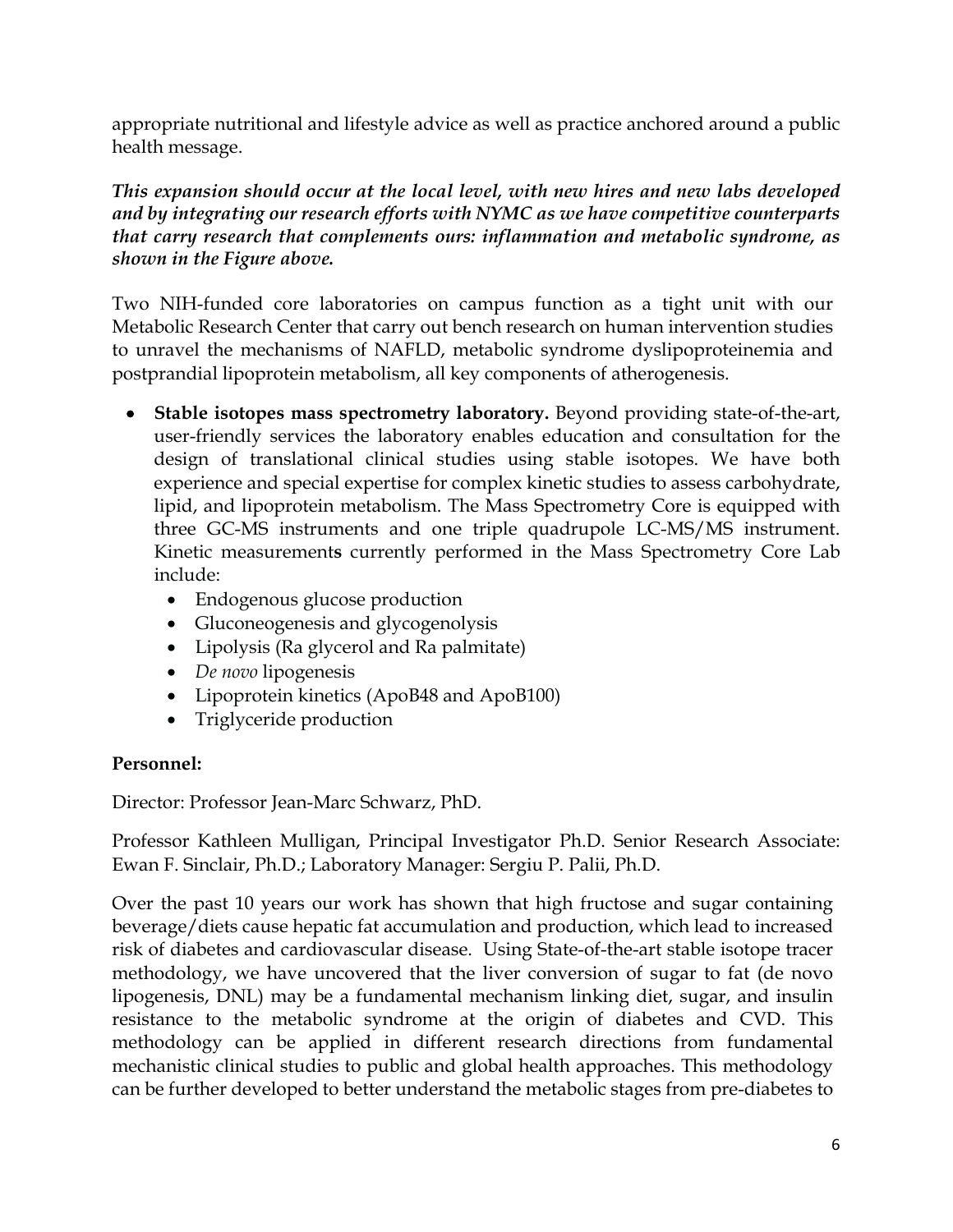diabetes. By identifying the tissue/organ at the origin of the glucose metabolic defect and targeting the most effective treatment to prevent the progression from pre-diabetes to diabetes.

### • **Lipid and Biomarkers Core Laboratory**

The Glycation, Oxidation and Disease laboratory employs techniques that allow the study of triglyceride rich lipoprotein metabolism and HDL function, with a special focus on HDL subclasses and the antioxidant enzyme paraoxonase 1 (PON1). We collaborate extensively with UCSF, Israel, and Japan.

The lipidology core has developed:

- An immunoaffinity procedure to separate chylomicrons from VLDL for the study of postprandial lipoprotein metabolism
- A method to study PON1 activity in HDL subclasses is being employed to unravel aspects HDL maturation as well as changes in physiological and pathological conditions.
- A preparative method for the isolation of sdLDL for stable isotope kinetic studies

The laboratory carries the following methods:

- All apolipoproteins ELISA, apolipoprotein profiles (Western)
- Sequential flotation density ultracentrifugation
- Small dense LDL by gradient gel electrophoresis (slab and tube- Lipoprint)
- HDL sub-fractions by gradient gel electrophoresis (Lipoprint)
- Paraoxonase 1 (5 substrates, functional genotype)

### **Personnel:**

Director: Professor Alejandro Gugliucci, M.D., Ph.D., Associate Dean**,** Senior Research Associate: Russell Caccavello, M.S.

### • **Metabolic Research Center**

In an effort to establish a comprehensive research center we developed a Metabolic Research Center which started operations 5 years ago, ensuring that promising findings in the lab are applied to patients and the community in the fastest, safest and most efficient way possible.

This philosophy drives its collaborative, fast-track approach to advancing cutting-edge disciplines that help change paradigms and have a real potential to deliver prevention and a cure. The broad interplay among basic and clinical research, training as well as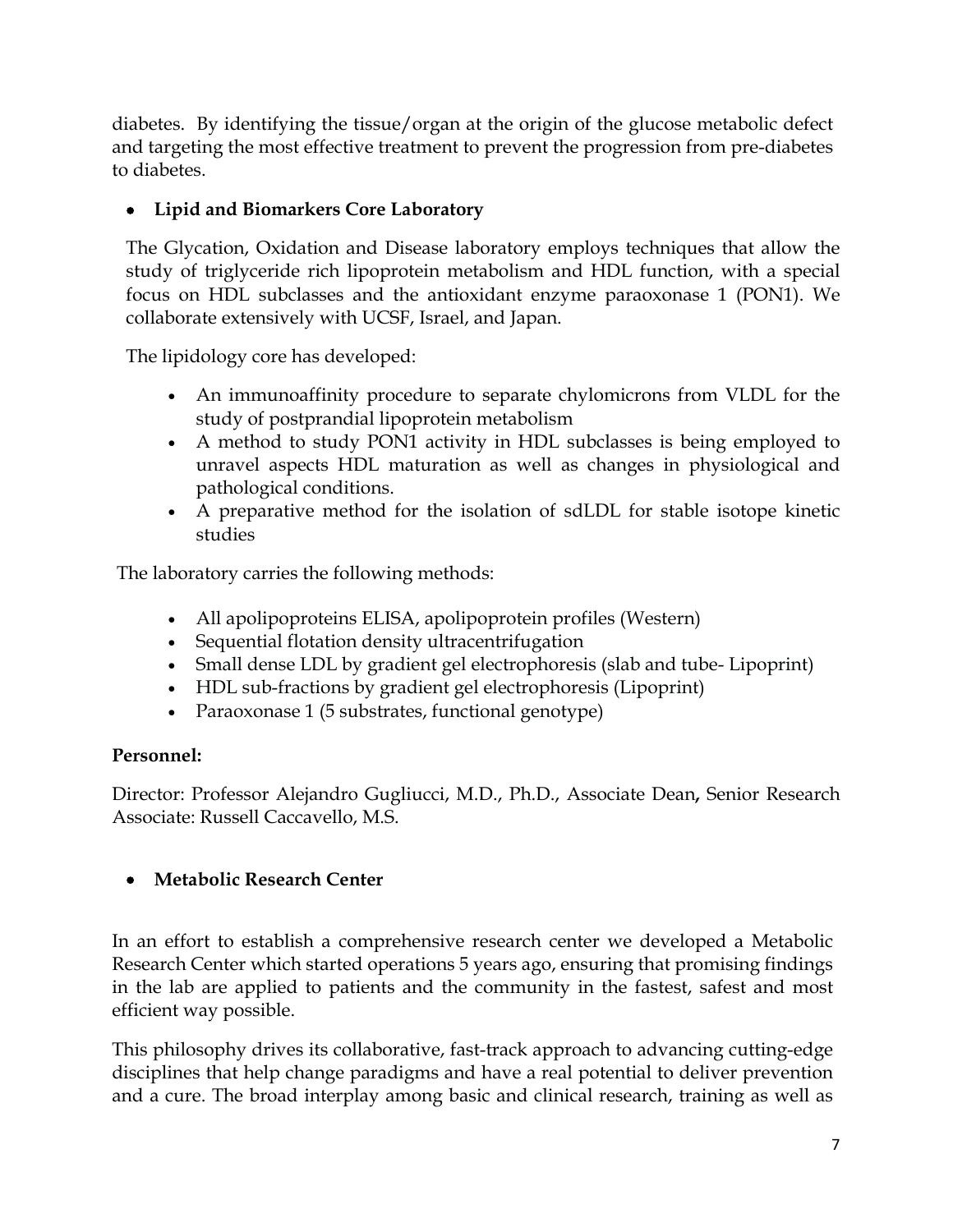clinical and community-based activities under a cohesive, interactive, and unified group facilitates exponential growth of our research footprint.

The MRC not only provides a unique opportunity to consolidate and expand our existing collaborations with Bay Area institutions, it also performs studies for hire, and catalyzes the formation of a metabolic translational research group and further fosters collaborations as well. At present, faculty from UCSF such as Dr. Robert Lustig, and from UC Davis, Dr. Kimber Stanhope have accepted positions as Adjunct Faculty, bringing their expertise and studies to Touro University California. Initially, this new unit will be suited for outpatient clinical research studies, with eventual options to also conduct short inpatient studies. The association of this research clinic with an existing stable isotope mass spectrometry core, a clinical research core, a lipid/lipoprotein core, the Solano County Research Clinic created a new and attractive facility for translational and Public Health investigators across the Bay Area.



### *Outcomes*

The success of this approach can be judged by the impact of our output:

• Together, in the past 10 years the two main core laboratories at TUCOM, the Dean's Office and the MRC faculty have published over 150 peer reviewed papers in prestigious journals on our focused research (lipidology, metabolism, diabetes).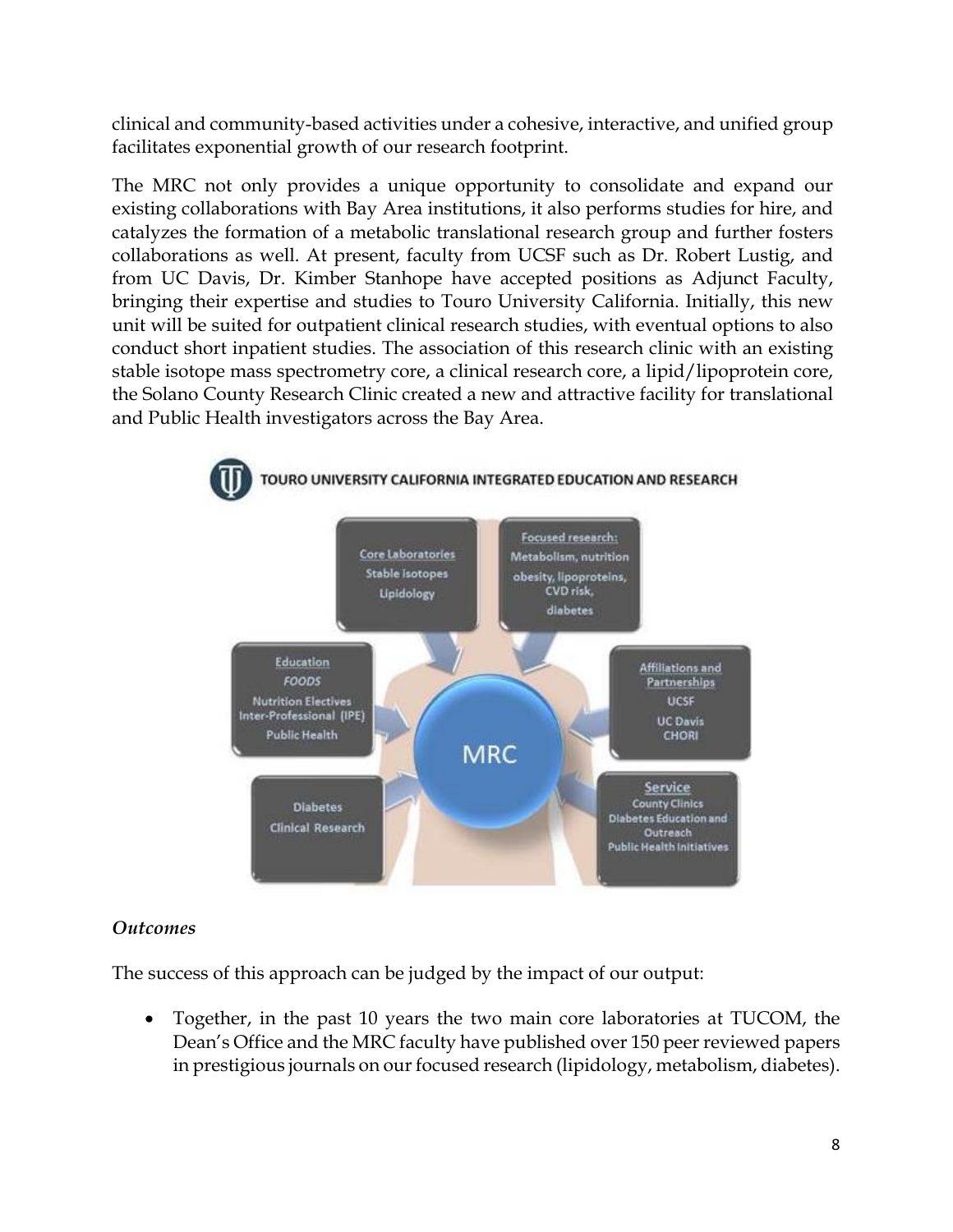- Fueled by its currently established core laboratories and their synergy, and already extensively funded by NIH, our paradigm-shifting research has recently attracted widespread national and international press attention (Wall Street Journal, NY Times, CBS, BBC, Canadian TV documentaries, 60 Minutes, CNN, NBC, The Guardian, etc.).
- TUCOM extramural funding 2010-2021 amounted to over \$15,000,000 and over 80% corresponded to the focus area of metabolism.
- We have active productive partnerships with national universities: UCSF, UC Davis, UC Berkeley, and Harvard University.
- We have active productive partnerships with international universities: Hebrew University in Jerusalem, Showa University and Kyoto Medical Center, Japan.
- Results from the FOODS surveys as the student cohort completes their curriculum show efficacy of our intervention.

One of our past successful and current strategies is to recruit and retain high caliber research faculty. The new phase in our research development is also grounded on targeted hiring:

- Jay Shubrook, DO, as Director of Clinical Research and Diabetic services joined us in 2015 and brought his extensive expertise in teaching and clinical studies as well as his diabetes literacy programs and MOBEC (mobile clinic) that created a campus with a high number of qualified staff and students.
- A new position was created in Basic Sciences for a faculty member that complemented our core research on Nutrition: Dr. Grace Jones has been appointed in January 2015. She bridges the teaching of the subject with our current research on human nutrition and is developing her own branched line of research. She has been awarded a TCUS Seed Grant and has just applied for an NIH R01 grant.
- [Dr. K. Mulligan,](http://www.tu.edu/faculty_staff/mulligan_kathleen.prof.html) former UCSF Director of Body Mass Composition and Metabolism Core Unit, joined our Research Department in 2015, to help put together program grants and the clinical research facility described above. She recent retired after a very productive period.
- Dr. Robert Lustig, long term collaborator and world-renowned authority in metabolism, joined our Research Department as Adjunct Professor bringing his expertise and know-how.

### *5. FUTURE GOALS*

*To increase our research footprint,* we need to *increase the funded faculty critical mass* so as to put together a competitive NIH Program Project Grant. Such a project needs the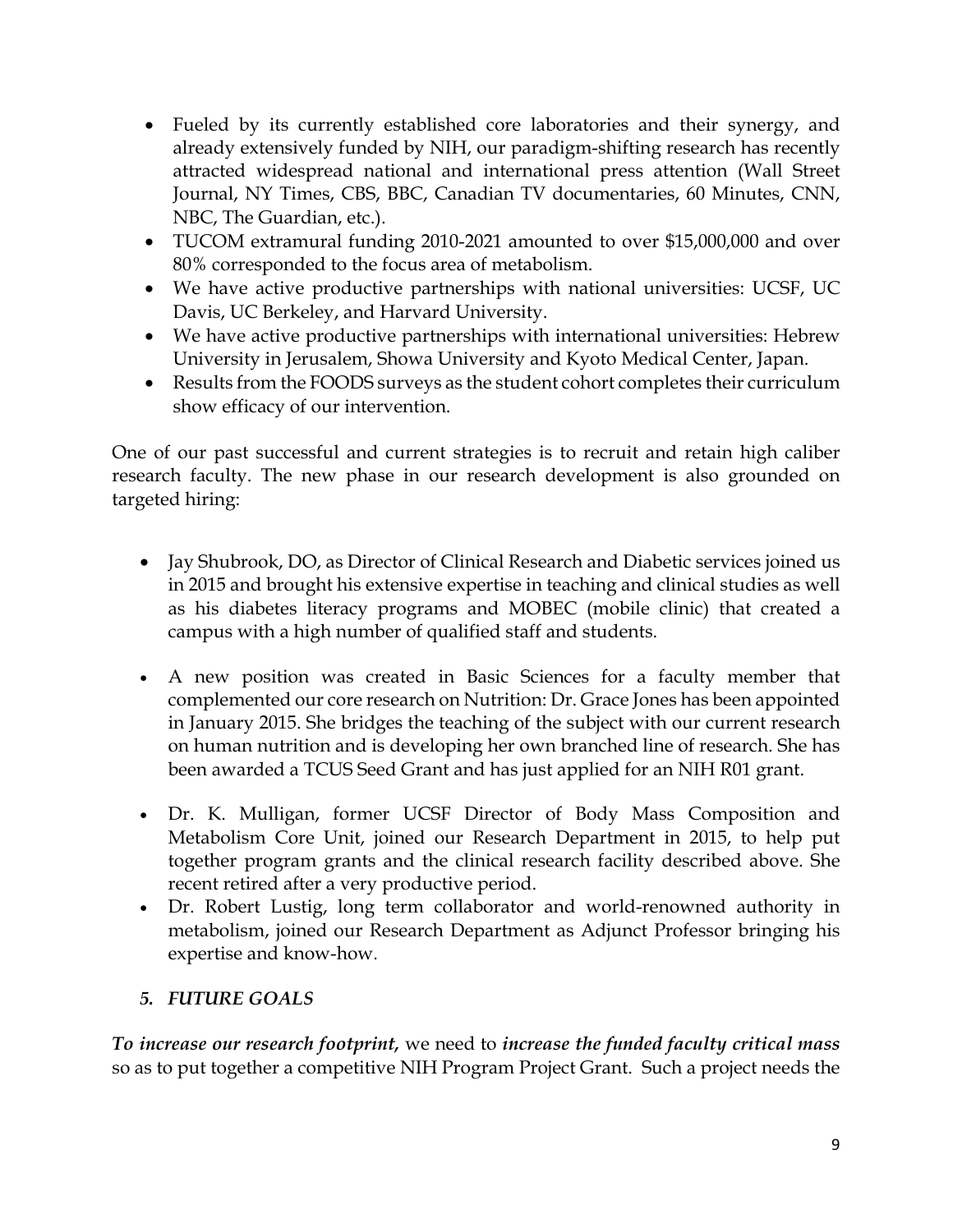core labs (already present) and *at least* 3 heavily funded (R01) laboratories (we currently have 2).

The opening of the H89 Research Clinic has rounded up our well-established, highly successful NIH funding and strengthened our partnerships with UCSF, UC Davis, UC Berkeley, and Harvard University.

To that end (when the pandemic situation returns to normal) the Research Department will be requesting 2 new bench researchers PI. The hiring of whom will have the following objectives:

- Increasing the number of competitive NIH grant submissions and their revenue.
- Facilitating the chances of securing a NIH Program Project Grant (see above), which is our main strategic goal for the next 3 years
- A Program Project will bring millions of dollars in grants and greatly increase our research footprint and prestige.
- Additionally, due to the success of the business model of the stable isotope lab, more bench space is needed to enhance this income flow.
- Increasing the number of NIH R01 funded PIs to 5-6 will allow for the eventual opening of a PhD program funded with MSMHS revenues, rounding up TUC as an academic research institute and fueling the research of the future of TCUS.

We seek to put together a vibrant, extensive, diverse, well-funded and highly productive program that provides the foundation for high-quality, cutting-edge research in diabetes and related studies in obesity, metabolism, and endocrinology that is well positioned for rapid expansion.

### *Milestones and targets*

We will monitor our strategic plan by:

- our productivity in number of papers,
- presentations, national and international recognition,
- student participation and
- extramural funds obtained.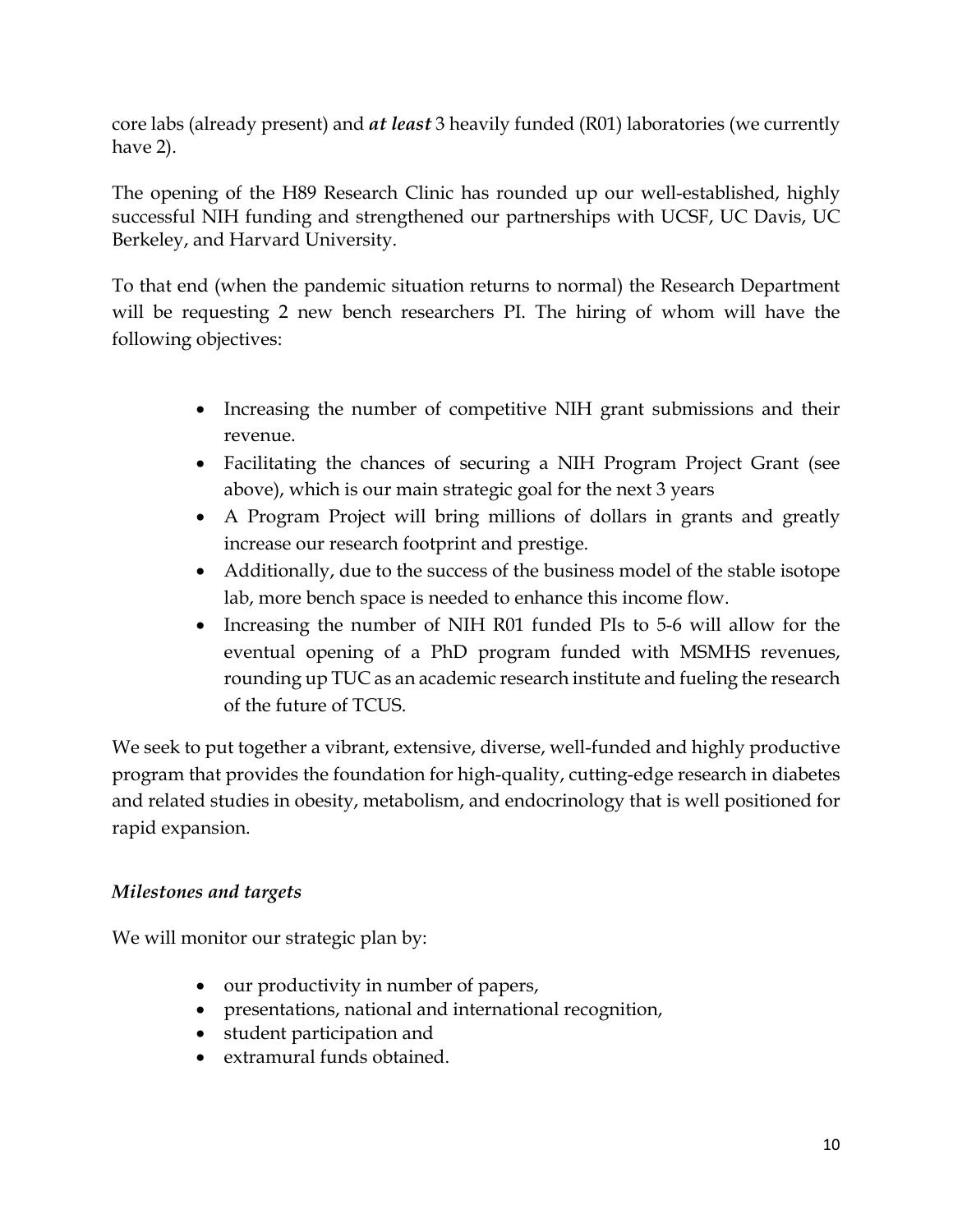### *Long term goals*

Our integrated research and pedagogic approach has the potential to produce a distinctive osteopathic physician better prepared to address the current obesity and diabetes epidemics.

The program will:

- 1. Expose both undergraduate and graduate students to obesity, metabolism and diabetes using a specialized focused curriculum
- 2. Integrate excellence in all phases of clinical training to further improve clinical patient care
- 3. Advance the field of clinical education by developing and implementing models of inter-professional education and training
- 4. Create a global, intellectual environment through collaboration with researchers both nationally and internationally
- 5. Facilitate the translation of new research findings into novel therapies for patients with diabetes and metabolic diseases
- 6. Train the next generation of scientists and clinicians in diabetes and metabolic diseases
- 7. Provide continuing educational opportunities for health professionals
- 8. Become the standard bearer for best practices in diabetes and metabolic diseases and its treatments
- 9. Provide and deliver innovative health education curriculums customized to meet patients' needs
- 10. Provide multi-specialty care for the entire spectrum of diabetes and its complications and related metabolic diseases
- 11. Offer free clinics and screening programs for diabetes and other metabolic diseases to the community
- 12. Contribute to a healthy community that supports lifestyle changes to prevent or manage obesity, diabetes, its complications, and other metabolic and chronic diseases
- 13. Develop strategies to overcome the unique socioeconomic and environmental barriers contributing to chronic disease in the region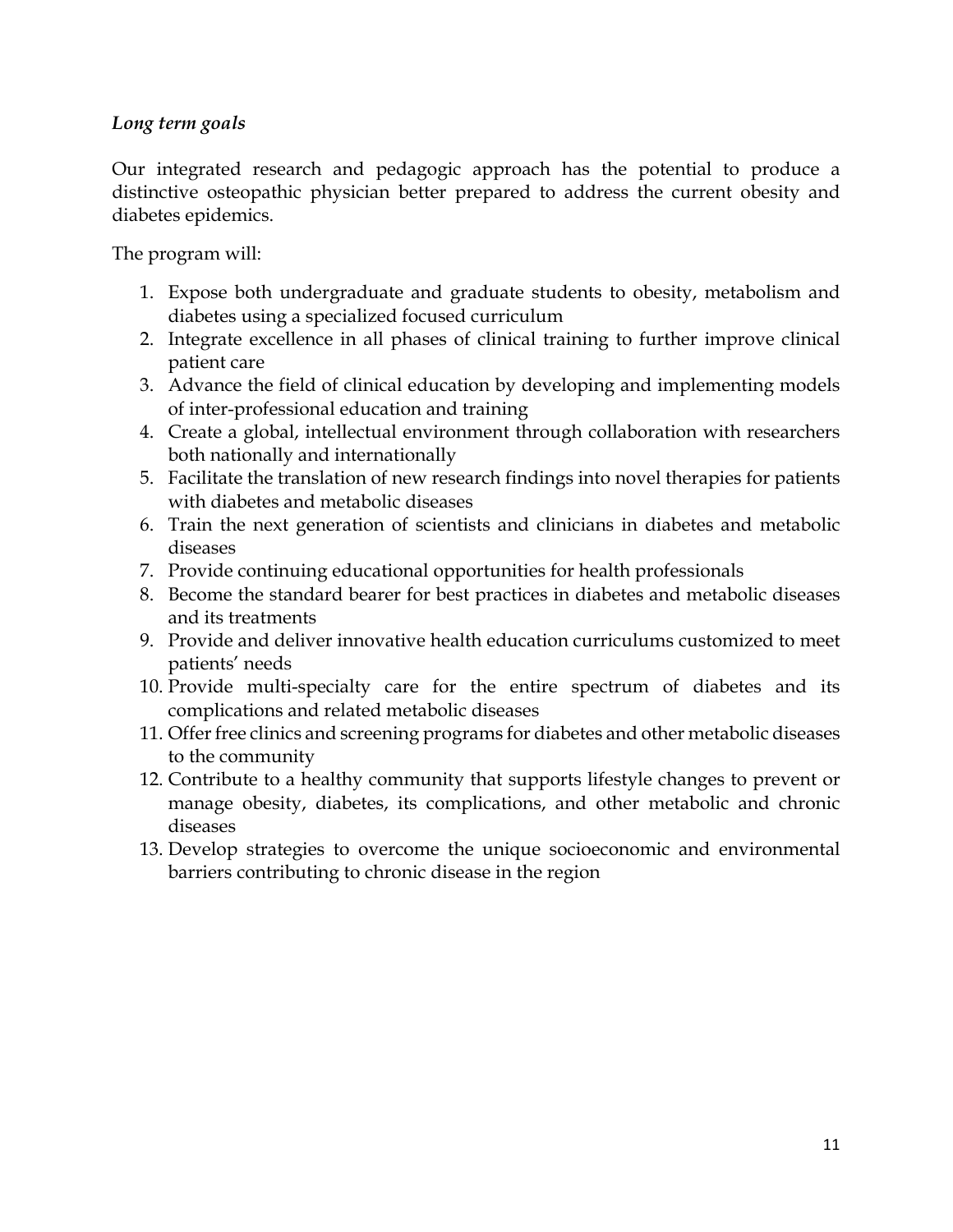### Appendix A: Active grants

### **Active grants 2020-2021**

FY award Total Award

| Fructose: Substrate, Stimulus, or Both?                                                                                                                                                           | <b>JM Schwarz</b> | NIH (R01DK116033)                | 120022 | 714,999      | 2,859,996 |
|---------------------------------------------------------------------------------------------------------------------------------------------------------------------------------------------------|-------------------|----------------------------------|--------|--------------|-----------|
| The effects of orange juice compared with sugar-sweetened<br>beverage on risk factors and metabolic processes<br>associated with the development of cardiovascular disease<br>and type 2 diabetes | <b>JM Schwarz</b> | UC Davis Subcontract (NIH R01)   | 120134 | 214,785      | 1,626,797 |
| Efficacy and Safety of LY3298176 Once Weekly versus<br>Insulin Glargine in Patients with Type 2 Diabetes and<br>Increased Cardiovascular Risk (SURPASS-4)                                         | J. Shubrook       | Lilly (Clinical Study) SURPASS-4 | 150221 | 19,829       | 83,988    |
| HHS: Improving the Health of Americans Through Prevention<br>and Management of Diabetes and Heart Disease and Stroke-<br>Financed in part by 2018 Prevention and Public Health Funds<br>(PPHF)    | J. Shubrook       | CDPH (18-10913)                  | 120011 | 89,015       | 192,322   |
| A Randomized, Double-Blind Study with an Open-Label<br>Extension Comparing the Effect of Once-Weekly Dulaglutide<br>with Placebo in Pediatric Patients with Type 2 Diabetes<br><b>Mellitus</b>    | J. Shubrook       | Lilly (Clinical Study)           | 150220 | <sup>0</sup> | 40,680    |
| Mobile Diabetes Education Center (MOBEC)                                                                                                                                                          | J. Shubrook       | Solano Sutter Hith Hospital      | 150320 | 114,014      | 359,513   |
| COLLABORATIVE RESEARCH: FEEDING ONTOGENY AT<br>THE INTERFACE OF BEHAVIOR AND MORPHOLOGY                                                                                                           | A. Taylor         | Duke University (Subcontract)    | 120150 | 6,180        | 12,438    |

### **Active grants 2019-2020**

|                                                                                                                                                                                                |                                  |                                | FY award |         | Total Award |  |
|------------------------------------------------------------------------------------------------------------------------------------------------------------------------------------------------|----------------------------------|--------------------------------|----------|---------|-------------|--|
| The effects of orange juice compared with sugar-sweetened beverage on risk factors and<br>metabolic processes associated with the development of cardiovascular disease and type 2<br>diabetes | <b>JM Schwarz</b>                | UC Davis Subcontract (NIH R01) | 120130   | 299,721 | 1,616,426   |  |
| Fructose: Substrate, Stimulus, or Both?                                                                                                                                                        | <b>JM Schwarz</b>                | NIH (R01DK116033)              | 120021   | 714,999 | 1,429,997   |  |
| The Metabolic Syndrome Project                                                                                                                                                                 | A. Gugliucci                     | <b>UCSF</b>                    | 130041   | 66,100  | 178,600     |  |
| Connecting Etiopian Women to Innovative Patient-Centered Cervical Cancer Care: A Pilot study                                                                                                   | Mahmoud/Hernandez NYMC Seed Fund |                                | 170030   | 12,500  | 25,000      |  |
| Youth in Action for Health Equity: Increasing Public Health Related Career Readiness with Low-<br>Income Ethnically Diverse High School Students                                               | A. Aalborg                       | Solano County                  | 140040   | 7,450   | 7,450       |  |
| Covalent capture of small molecule – qp41 complexes                                                                                                                                            | M. Gochin                        | NIH (R21AI140904)              | 120171   | 178.750 | 393,250     |  |
| Efficacy and Safety of LY3298176 Once Weekly versus Insulin Glargine in Patients with Type 2<br>Diabetes and Increased Cardiovascular Risk (SURPASS-4)                                         | J. Shubrook                      | Lilly (Clinical Study)         | 150221   | 26,742  | 38,361      |  |
| HHS: Improving the Health of Americans Through Prevention and Management of Diabetes and<br>Heart Disease and Stroke-Financed in part by 2018 Prevention and Public Health Funds (PPHF)        | J. Shubrook                      | CDPH (18-10913)                | 120010   | 120,680 | 120,680     |  |
| A Randomized, Double-Blind Study with an Open-Label Extension Comparing the Effect of Once-<br>Weekly Dulaglutide with Placebo in Pediatric Patients with Type 2 Diabetes Mellitus             | J. Shubrook                      | Lilly (Clinical Study)         | 150220   | 0       | 40,680      |  |
| Mobile Diabetes Education Center (MOBEC)                                                                                                                                                       | J. Shubrook                      | Solano Sutter Hith Hospital    | 150320   | 245.499 | 359,513     |  |

Over 95% of the COM extramural funding stems from the metabolism core, with most of the funding for the whole campus stems from COM and its metabolism research.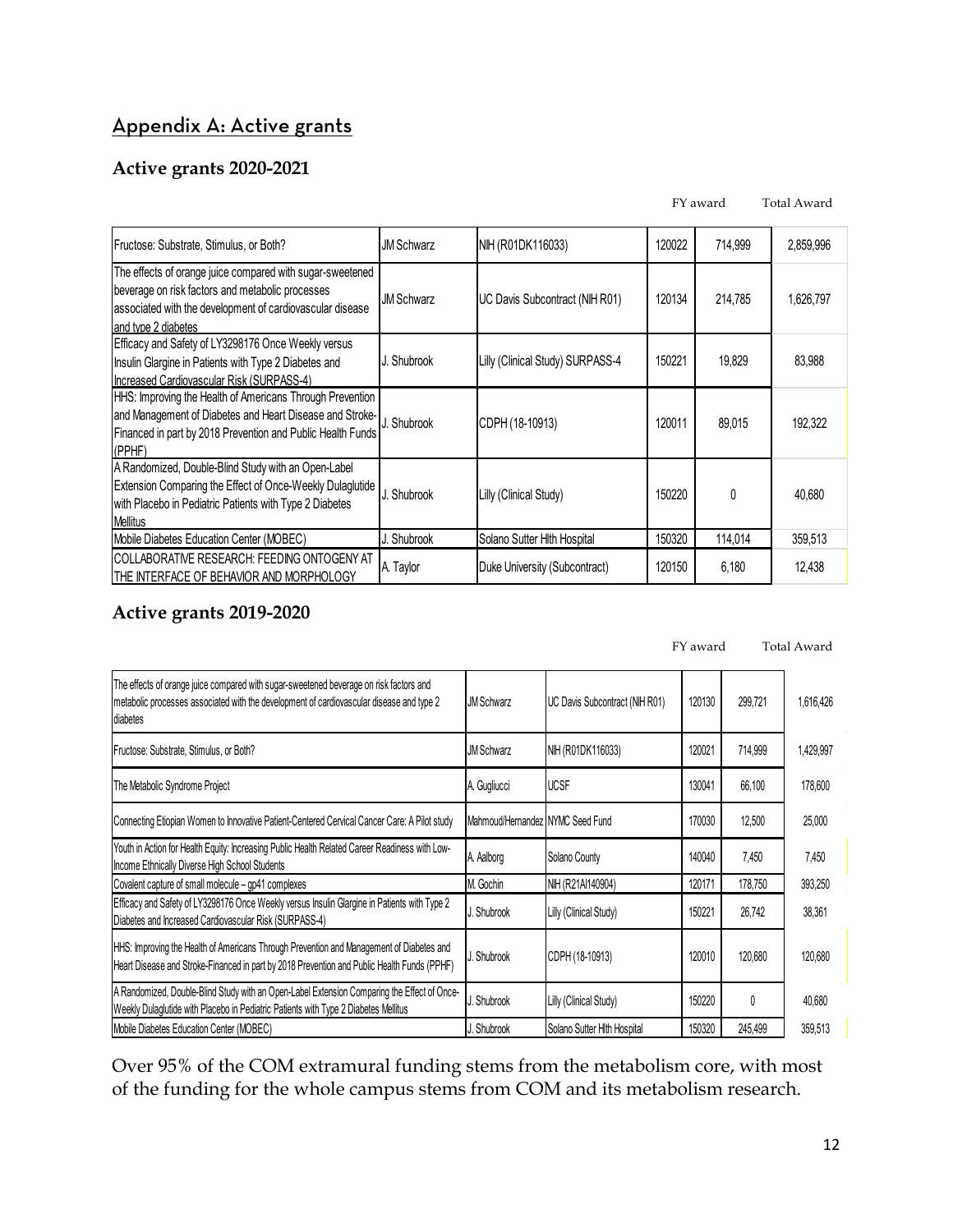### Appendix B: OMM/OPP Research

### **2021 OMM Department Research Update**

### **a) RIOT- Reducing Inflammation with Osteopathic Treatment - Melissa Pearce, DO**

Melissa G. Pearce, DO is leading a team to implement and complete this study as conceived by Dr. Michael Clearfield looking at whether subclinical inflammation, as in the setting of diabetes, metabolic syndrome, and/obesity, can be reduced through the use of Osteopathic Manipulative Treatment (OMT). The American Osteopathic Association (AOA) provided grant funding of \$150,000 and milestone goals are imminent. Student involvement has been robust prior to the hiatus due to COVID. Currently, we have Regina Woo, OMS2 as a Work Study Research Assistant. Immediate need is to recruit 15-20 participants over the next couple of weeks.

**Hypothesis:** OMT utilized in the setting of subclinical inflammation can reduce inflammation as measured by TNF-alpha, C-reactive protein (CRP), and other cytokines and biomarkers.

**Key inclusion criteria:** Diabetes, metabolic syndrome, and/or obesity (BMI 30+), elevated CRP as assessed at the screening visit, willing to forego NSAIDs/steroids for two weeks before and during the study. No physical medicine modalities such as Physical Therapy, OMT, acupuncture for six weeks before and during the study.

**Key exclusion criteria:** Cannot have actual inflammatory disease, such as rheumatoid arthritis, active Hasimoto's thyroiditis, ulcerative colitis, etc. Cannot have significant chronic pain, such as that rated as 7/10 or greater on a pain scale.

**Summary Work Plan:** 5-6 week study duration with four study visits. Screening visit, followed by two visits with an Osteopathic Structural Exam (OSE) for the control group and the inclusion of OMT for the treatment group. Visit 1 and Visit 2 are one week apart. Final visit one month after V2.

**Implications:** OMT has application including and beyond the musculoskeletal system. Inflammation produces significant pathology and with the possibility of affirming the benefit of OMT for inflammation, there are implications for improvement in cardiovascular health and the effects of diabetes and many other conditions.

### **b) OMM & Autism Spectrum Disorder- Kimberly Wolf, DO**

Kimberly Wolf, DO partnered with Robert Hendren, DO (Child and Adolescent Psychiatry UCSF) and the Oak Hill School to investigate the benefits of OMT in patients with ASD. Initially observed 6 patients who were being regularly treated with OMT and witnessed positive improvements in these patients in mood, decreased aggression, increased eye contact, reduced stimming behaviors, etc. A case series based on these initial encounters has been submitted for publication. In fall 2019 UCSF IRB approved a formal prospective study treating new patients at Oak Hill with OMT. Due to Dr. Wolf's maternity leave and COVID the start of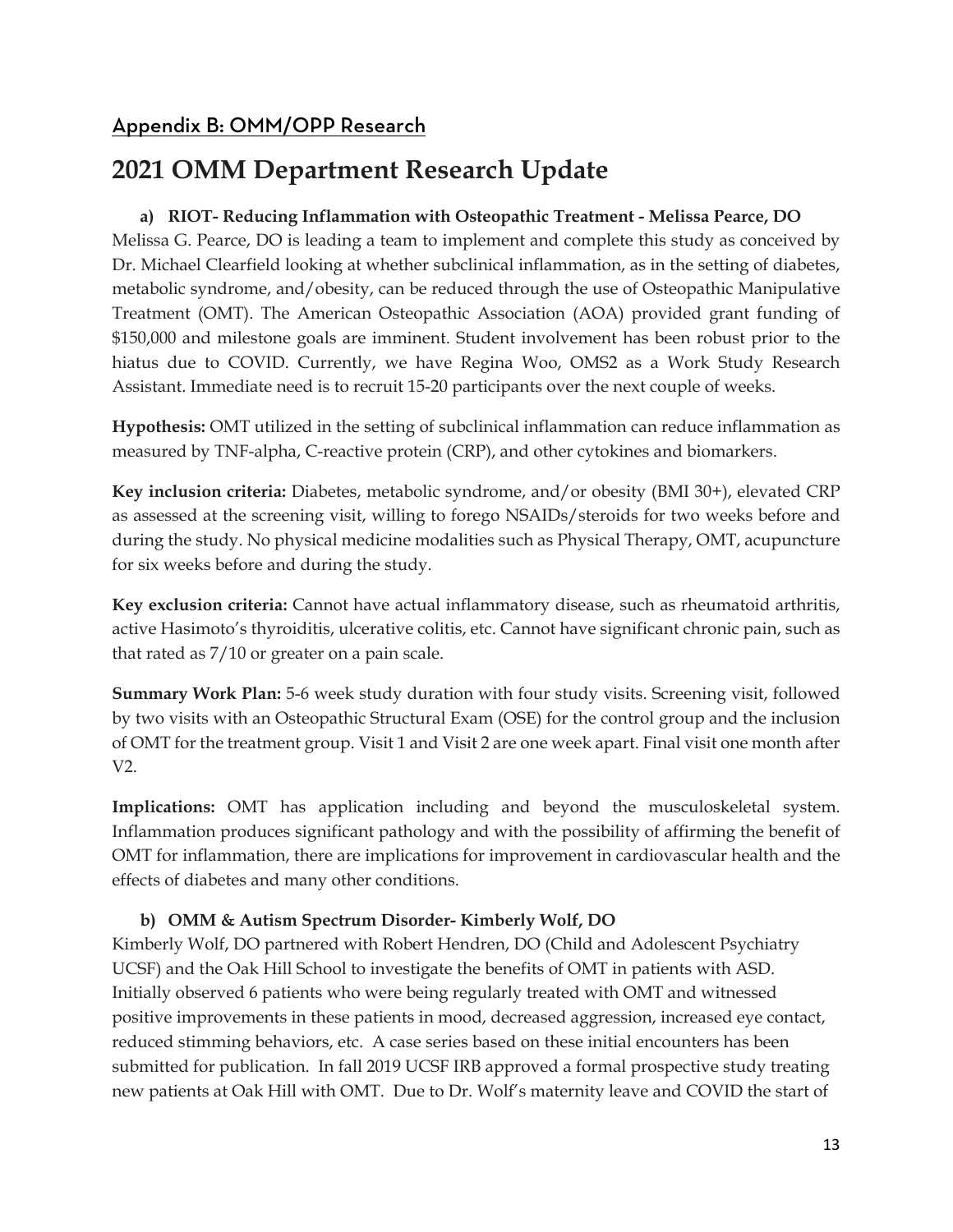this project has been delayed but is scheduled to begin fall 2021. These students will receive regular OMT featuring a protocol + five minutes of individualized treatment and outcomes will be monitored by physicians, school administrators, teachers, therapists, and family.

### **c) Effect of Osteopathic Manipulative Treatment (suboccipital release) on Heart Rate Recovery - Dylan Loquist, OMS1, Ted Wong, PhD, Victor Nuno, DO**

### **The projects specific aims are:**

- o Examine how (self-applied) suboccipital release OMT influences autonomic balance via parallel changes in heart rate variability (HRV).
- o Determine the effectiveness of (self-applied) suboccipital release OMT to facilitate postexercise heart rate recovery (HRR).

**Hypothesis:** Self-administered OMT performed after a single bout of high-intensity interval training (HIIT) causes a more rapid HRR that correlates with increased parasympathetic tone during the post-exercise period.

**Summary Work Plan:** To examine these aims, HRR and HRV will be assessed in healthy subjects (n = 10-15) after performance of a bout of high-intensity interval training (HIIT) with or without OMT (suboccipital release) administered by a board-certified osteopathic physician. Subjects will be recruited from the Touro University California student body. All subjects must meet inclusion criteria and must be healthy without any underlying conditions. Study will not include subjects from venerable populations. HRR and HRV will be measured simultaneously using a mobile heart rate monitoring device (Polar H10®) with data collected and analyzed through pairing with heart rate (Polar Flow® and Polar Beat®) and HRV (Elite HRV®) phone applications linked to online data storage platforms. HRR analysis timeframes will be 1 minute after peak exercise (HRR-1) and 2 minutes after peak exercise (HRR-2). HRV will be monitored for a period of 5 minutes post-exercise. Both HRR and HRV recovery data will be analyzed via a separate data collection bout to isolate recovery data and properly analyze the OMT's effect on HRR/HRV.

## **Additional research projects:**

### **OMT and Gastroparesis- Jay Shubrook, DO, Nicole Pena, DO, Shalaya Yazdi, OMS1**

Study looking at the impact of OMT on patients with gastroparesis. IRB approved, on hold, interest in reopening study this academic year.

### **OMT and Wound Care- Nicole Pena, DO, Sara Sievers, OMS4**

Assess the impact of OMT on wound healing. IRB written and on hold secondary to pandemic and access to wound care center and their patients,

### **Portable OMM tables for students- Sean Moloney, DO**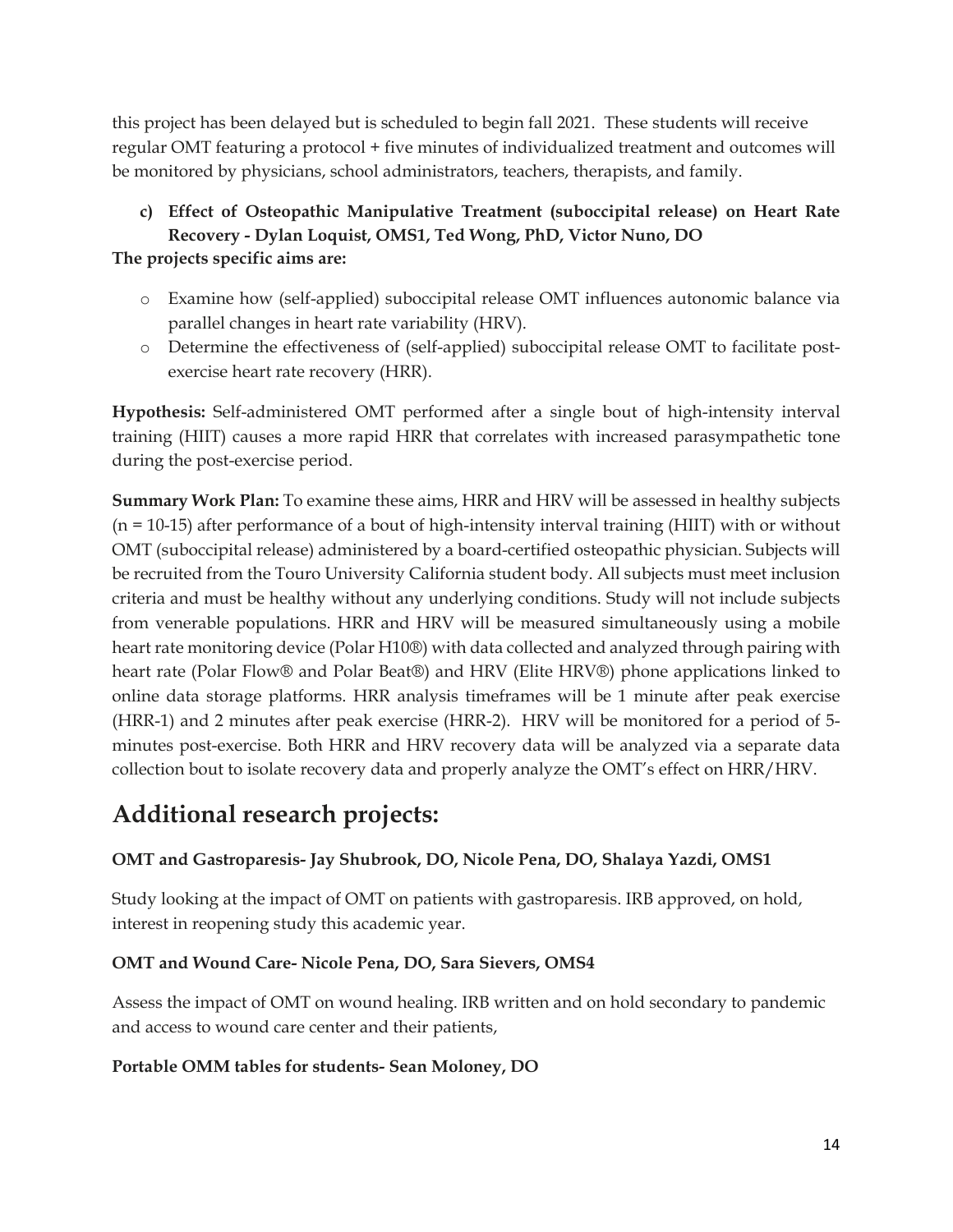Qualtrics survey to assess students' needs, usage and impact with distribution of portable OMM tables. In process.

### **COVID-19 Immunization Study- Melissa Pearce, DO, Nicole Pena, DO, Vanessa Newman, DO**

Study developed in collaboration with Western University of Health Sciences OMM Department and AOF. Western going ahead with study on their campus and we will be a part of the publication process.

### **3rd year Callbacks Data- OMM Communication- Nicole Pena, DO**

Data needs to be evaluated and paper written.

### **3rd year Osteopathic Modules Survey Data- Nicole Pena, DO**

Data needs to be manually entered to be evaluated. Awaiting student engagement to proceed.

### **4th year rotation survey data- Victor Nuno, DO**

Data needs to be manually entered to be evaluated. Awaiting student engagement to proceed.

### **TUCOM Student OMM/OPP Research Projects:**

### *Dylan Loquist 2021 MSMHS, now OMS1 – Heart Rate Recovery Following Suboccipital Tension Release.*

IRB ( ). Heart rate recovery was monitored after volunteers physically exerted themselves comparing application of self-administered suboccipital l tension release versus control. Lower HRR recovery times are associated with better cardiovascular health. Self-OMT administration revealed lower HRR times. For the 2021-2022 academic year, Victor Nuno, DO is elevating this IRB approved project to better apply OMT and monitor outcomes.

### *Purpose of the following community outreach messages and relevance to osteopathic medicine and osteopathic manipulative treatment (OMT):*

Patient testimony of OMT outcomes has been considered anecdotal. As of 2021, documentation of the History in an outpatient/office encounter in the health record is no longer part of the physician payment formula. Instead, patients themselves are encouraged to answer the standardized History questions to providers so the information can used as the subjective History in the health record. This process reduces provider clerical burden and also empowers patients to report their experiences with disease and previous treatment efforts. This policy change changes the patient's words from anecdotal to an official entry into the health record. This opens the door for patients of osteopathic physicians to capture OMT outcomes data. This discoverable data can be used to justify medical necessity for OMT administration and also serve as a resource for OMT research.

*Shalaya Yazdi, MPH, 2021 MSMHS, now OMS1– Community outreach message encouraging patients to read their health records.*